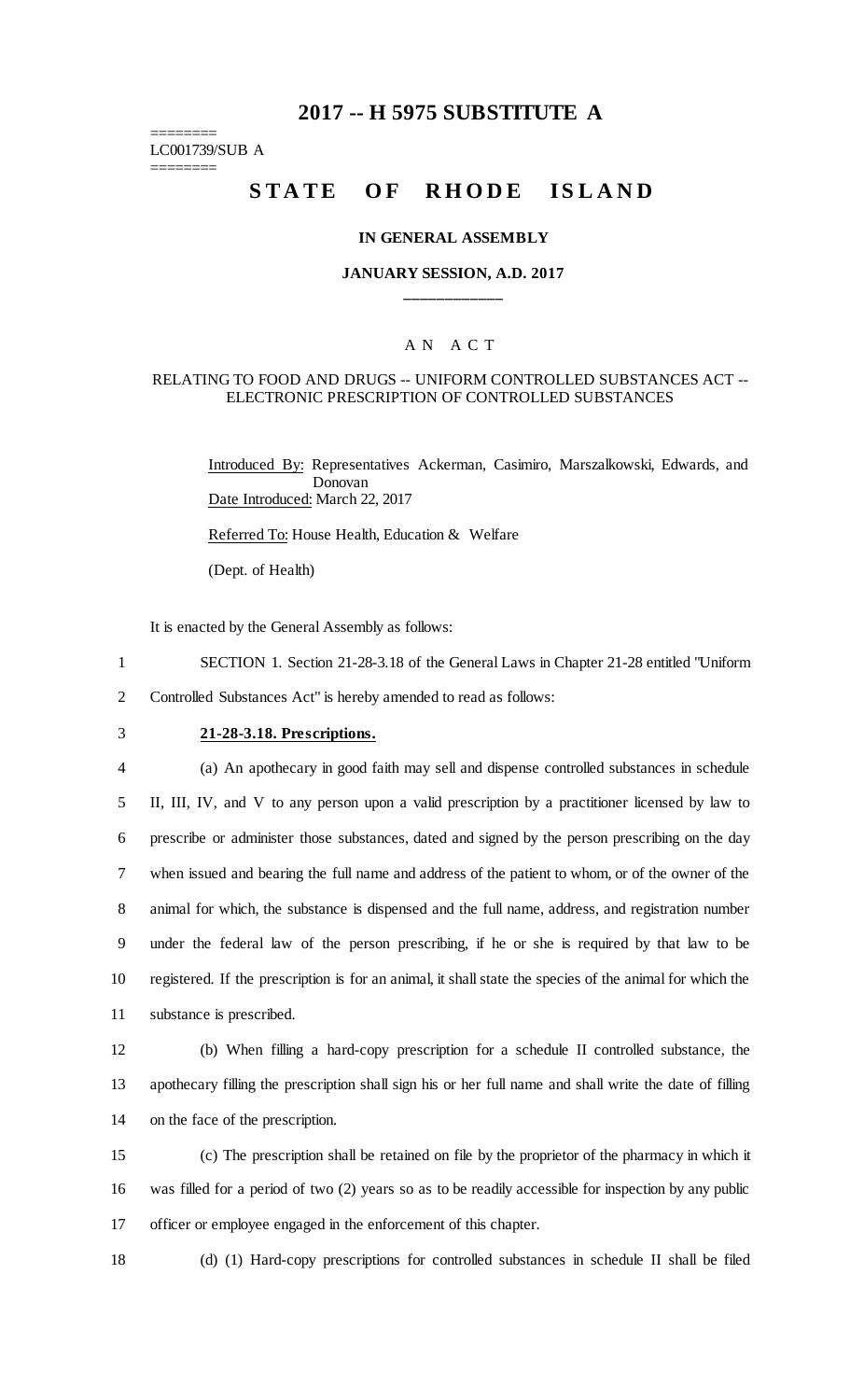separately and shall not be refilled.

 (2) The director of health shall, after appropriate notice and hearing pursuant to § 42-35- 3, promulgate rules and regulations for the purpose of adopting a system for electronic data transmission, including by facsimile, of prescriptions for controlled substances in schedule II, III, IV, and V. Opioid antagonists, including, but not limited to, naloxone, as may be further determined by rules and regulations, shall be transmitted with controlled substances in schedule II, III, IV, and V. Provided, information collected regarding dispensing of opioid antagonists shall be for statistical, research or educational purposes only. The department's rules and regulations shall require the removal of patient, recipient, or prescriber information that could be used to identify individual patients or recipients of opioid antagonists.

11 (3) A practitioner may shall sign and transmit electronic prescriptions for controlled substances in schedules II, III, IV and V to a pharmacy in accordance with rules and regulations as shall be promulgated by the department and which shall require electronic transmission no sooner than January 1, 2020, and a pharmacy may dispense an electronically transmitted prescription for these controlled substances in accordance with the code of federal regulations, 21 C.F.R., pt. 1300, et seq.

 (e) Subject to the rules and regulations promulgated by the department pursuant to §21-  $28-3.18(d)(3)$ , A a prescription for a schedule II narcotic substance to be compounded for the direct administration to a patient by parenteral, intravenous, intramuscular, subcutaneous, or intraspinal infusion may be transmitted by the practitioner, or practitioner's agent, to the pharmacy by facsimile. The facsimile will serve as the original prescription.

 (f) Subject to the rules and regulations promulgated by the department pursuant to §21-  $23 \quad 28-3.18(d)(3)$ , A a prescription for a schedule II substance for a resident of a long-term-care facility may be transmitted by the practitioner, or the practitioner's agent, to the dispensing pharmacy by facsimile. The facsimile serves as the original prescription.

26 (g) Subject to the rules and regulations promulgated by the department pursuant to §21- $27 \frac{28-3.18(d)(3)}{4}$ , A a prescription for a schedule II narcotic substance for a patient residing in a hospice certified by Medicare under title XVIII of the Social Security Act, 42 U.S.C. § 1395 et seq., or licensed by the state, may be transmitted by the practitioner, or practitioner's agent, to the dispensing pharmacy by facsimile. The practitioner, or the practitioner's agent, will note on the prescription that the patient is a hospice patient. The facsimile serves as the original, written prescription.

 (h) An apothecary, in lieu of a written prescription, may sell and dispense controlled substances in schedules III, IV, and V to any person upon an oral prescription of a practitioner. In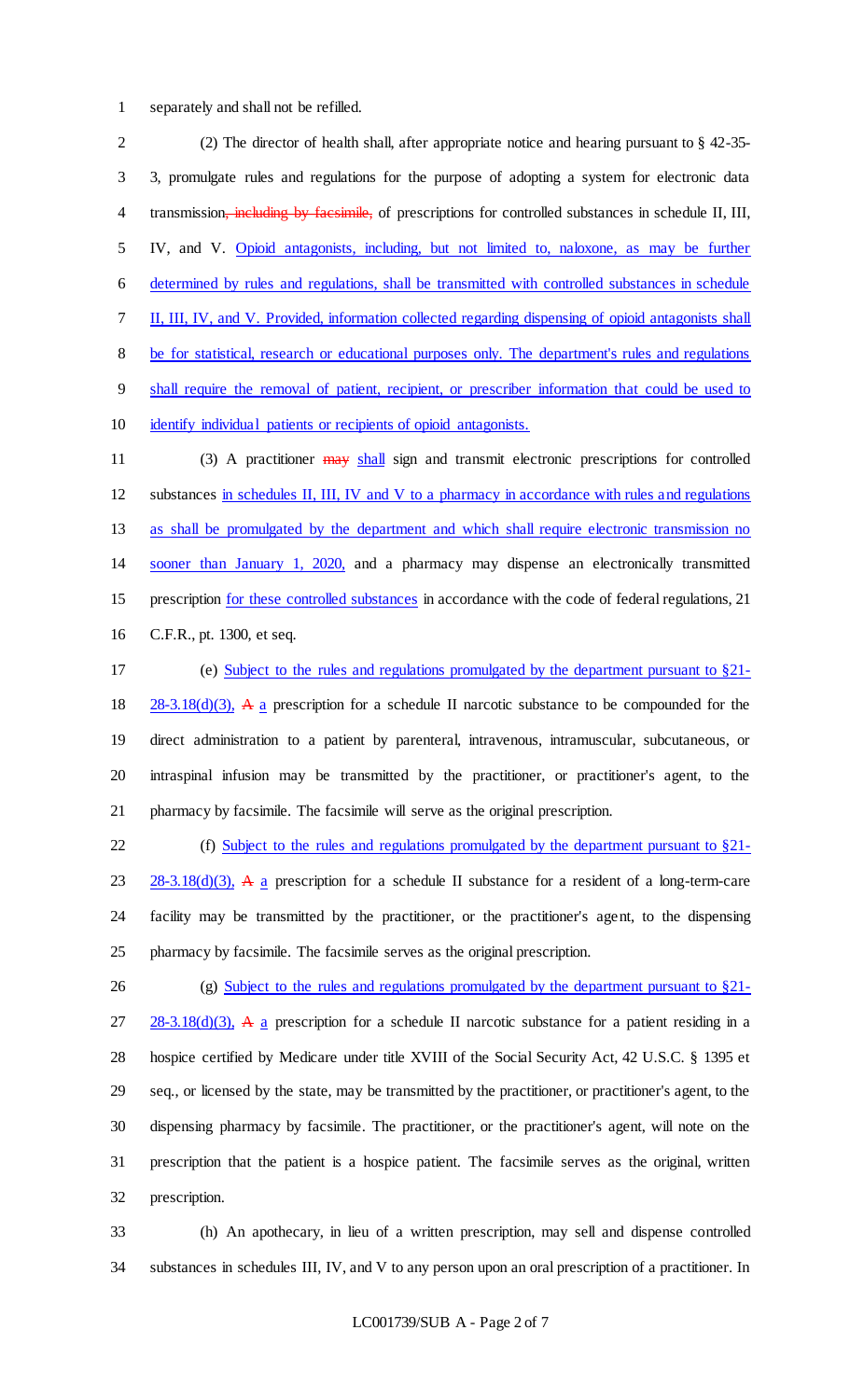issuing an oral prescription, the prescriber shall furnish the apothecary with the same information as is required by subsection (a) of this section and the apothecary who fills the prescription shall immediately reduce the oral prescription to writing and shall inscribe the information on the written record of the prescription made. This record shall be filed and preserved by the proprietor of the pharmacy in which it is filled in accordance with the provisions of subsection (c). In no case may a prescription for a controlled substance listed in schedules III, IV, or V be filled or refilled more than six (6) months after the date on which the prescription was issued and no prescription shall be authorized to be refilled more than five (5) times. Each refilling shall be entered on the face or back of the prescription and note the date and amount of controlled substance dispensed and the initials or identity of the dispensing apothecary.

 (i) In the case of an emergency situation as defined in federal law, an apothecary may dispense a controlled substance listed in schedule II upon receiving an oral authorization of a prescribing practitioner provided that:

 (1) The quantity prescribed and dispensed is limited to the amount adequate to treat the patient during the emergency period and dispensing beyond the emergency period must be pursuant to a written prescription signed by the prescribing practitioner.

 (2) The prescription shall be immediately reduced to writing and shall contain all the information required in subsection (a).

 (3) The prescription must be dispensed in good faith in the normal course of professional practice.

 (4) Within seven (7) days after authorizing an emergency oral prescription, the prescribing practitioner shall cause a prescription for the emergency quantity prescribed to be delivered to the dispensing apothecary. The prescription shall have written on its face "Authorization for emergency dispensing" and the date of the oral order. The prescription, upon receipt by the apothecary, shall be attached to the oral emergency prescription that had earlier been reduced to writing.

 (j) (1) The partial filling of a prescription for a controlled substance listed in schedule II is permissible, if the apothecary is unable to supply the full quantity called for in a prescription or emergency oral prescription and he or she makes a notation of the quantity supplied on the face of the prescription or oral emergency prescription that has been reduced to writing. The remaining portion of the prescription may be filled within seventy-two (72) hours of the first partial filling, however, if the remaining portion is not, or cannot be, filled within seventy-two (72) hours, the apothecary shall notify the prescribing practitioner. No further quantity may be supplied beyond seventy-two (72) hours without a new prescription.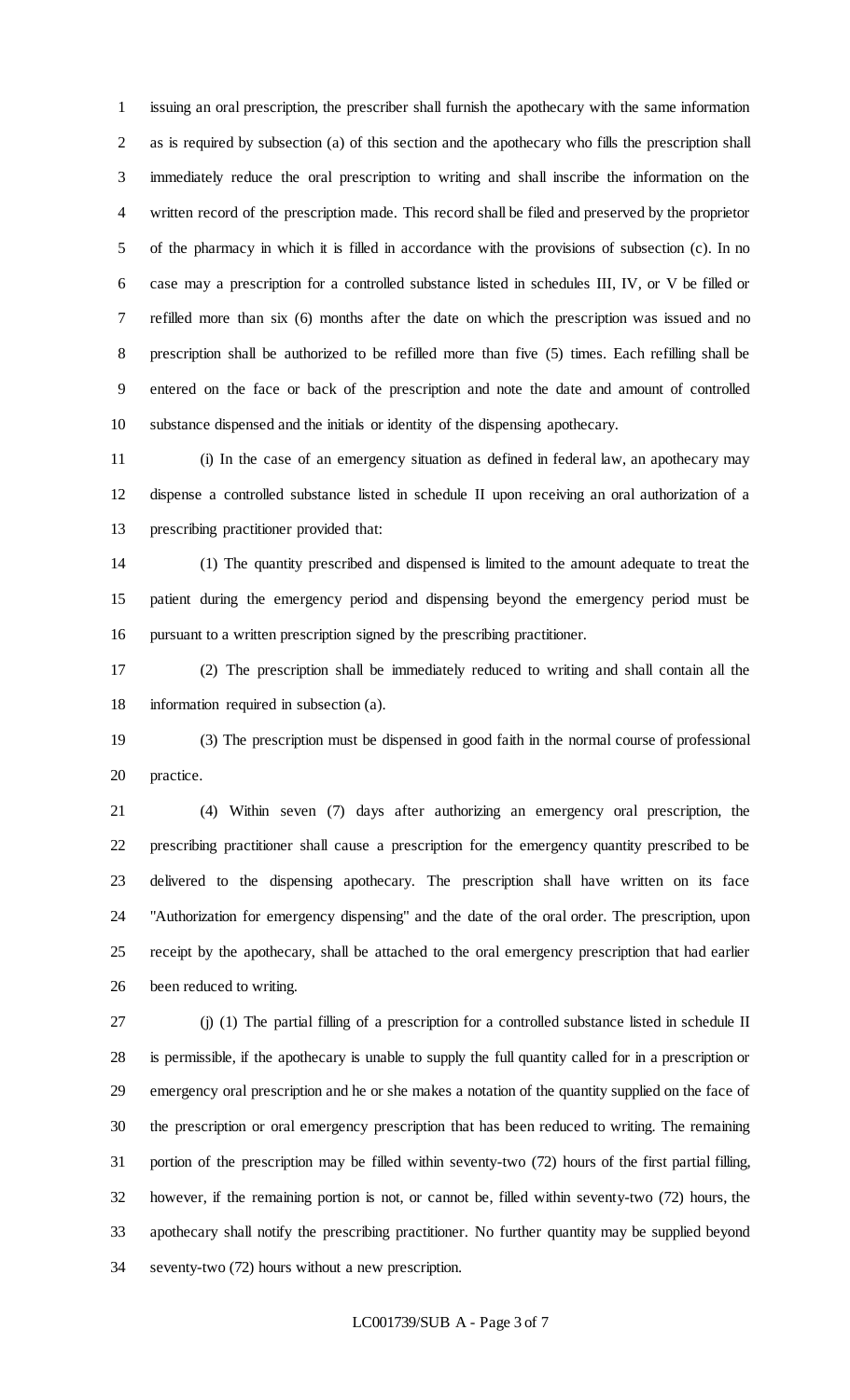(2) (i) A prescription for a schedule II controlled substance written for a patient in a long- term-care facility (LTCF), or for a patient with a medical diagnosis documenting a terminal illness, may be filled in partial quantities to include individual dosage units. If there is a question whether a patient may be classified as having a terminal illness, the pharmacist must contact the practitioner prior to partially filling the prescription. Both the pharmacist and the prescribing practitioner have a corresponding responsibility to assure that the controlled substance is for a terminally ill patient.

 (ii) The pharmacist must record on the prescription whether the patient is "terminally ill" or an "LTCF patient." A prescription that is partially filled, and does not contain the notation "terminally ill" or "LTCF patient", shall be deemed to have been filled in violation of this chapter. (iii) For each partial filling, the dispensing pharmacist shall record on the back of the prescription (or on another appropriate record, uniformly maintained, and readily retrievable), the<sup> $\cdot$ </sup>

(A) Date of the partial filling;

(B) Quantity dispensed;

(C) Remaining quantity authorized to be dispensed; and

(D) Identification of the dispensing pharmacist.

 (iv) The total quantity of schedule II controlled substances dispensed in all partial fillings must not exceed the total quantity prescribed.

 (v) Schedule II prescriptions for patients in a LTCF, or patients with a medical diagnosis documenting a terminal illness, are valid for a period not to exceed sixty (60) days from the issue date, unless sooner terminated by the discontinuance of medication.

 (k) Automated, data-processing systems. As an alternative to the prescription record keeping provision of subsection (h) of this section, an automated, data-processing system may be employed for the record-keeping system if the following conditions have been met:

 (1) The system shall have the capability of producing sight-readable documents of all original and refilled prescription information. The term "sight readable" means that an authorized agent shall be able to examine the record and read the information. During the course of an on- site inspection, the record may be read from the CRT, microfiche, microfilm, printout, or other method acceptable to the director. In the case of administrative proceedings, records must be provided in a paper printout form.

 (2) The information shall include, but not be limited to, the prescription requirements and records of dispensing as indicated in subsection (h) of this section.

(3) The individual pharmacist responsible for completeness and accuracy of the entries to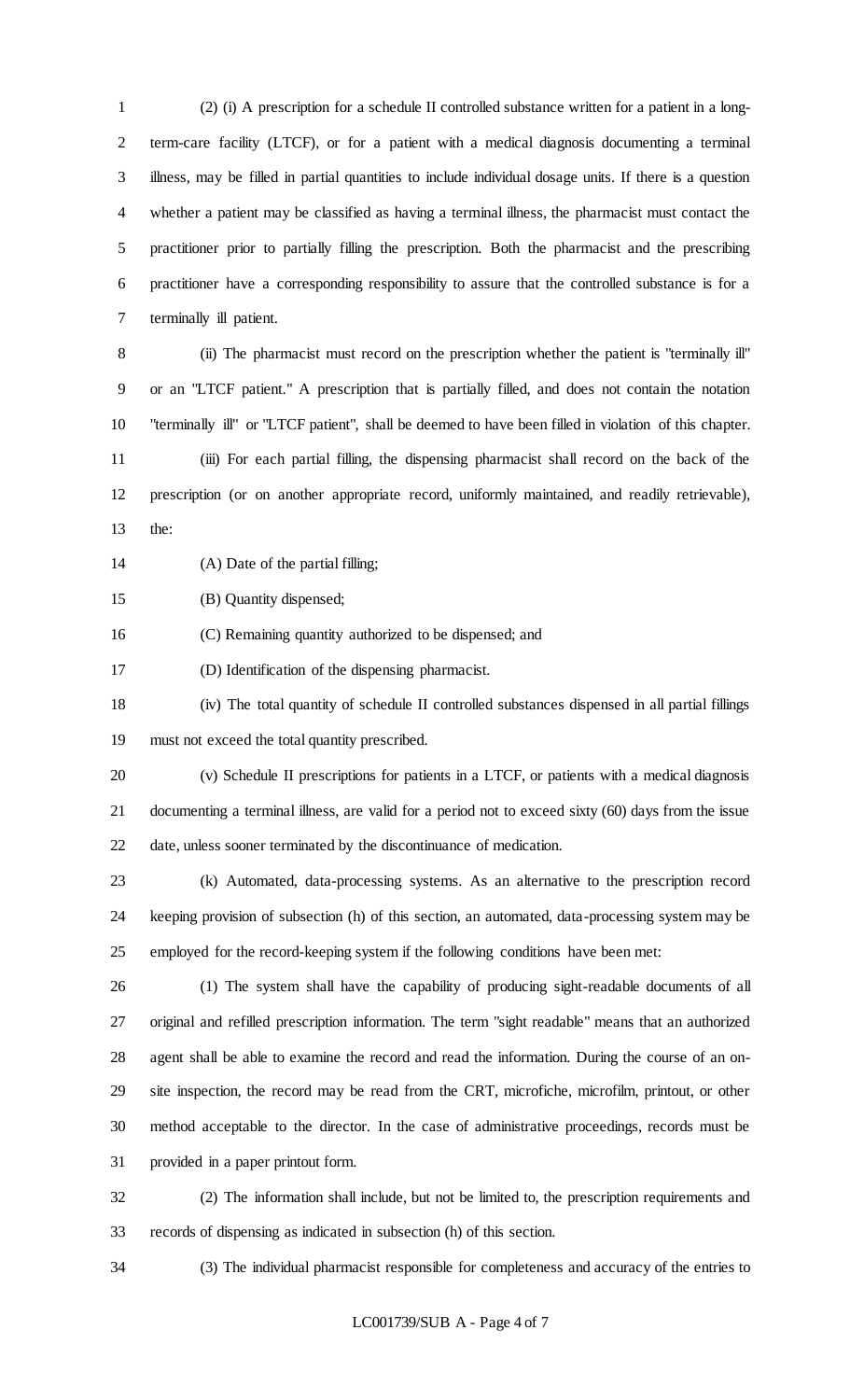the system must provide documentation of the fact that prescription information entered into the computer is correct. In documenting this information, the pharmacy shall have the option to either:

 (i) Maintain a bound logbook, or separate file, in which each individual pharmacist involved in the dispensing shall sign a statement each day attesting to the fact that the prescription information entered into the computer that day has been reviewed and is correct as shown. The book or file must be maintained at the pharmacy employing that system for a period of at least two (2) years after the date of last dispensing; or

 (ii) Provide a printout of each day's prescription information. That printout shall be verified, dated, and signed by the individual pharmacist verifying that the information indicated is correct. The printout must be maintained at least two (2) years from the date of last dispensing.

 (4) An auxiliary, record-keeping system shall be established for the documentation of refills if the automated, data-processing system is inoperative for any reason. The auxiliary system shall ensure that all refills are authorized by the original prescription and that the maximum number of refills is not exceeded. When this automated, data-processing system is restored to operation, the information regarding prescriptions filled and refilled during the inoperative period shall be entered into the automated, data-processing system within ninety-six (96) hours.

 (5) Any pharmacy using an automated, data-processing system must comply with all applicable state and federal laws and regulations.

 (6) A pharmacy shall make arrangements with the supplier of data-processing services or materials to ensure that the pharmacy continues to have adequate and complete prescription and dispensing records if the relationship with the supplier terminates for any reason. A pharmacy shall ensure continuity in the maintenance of records.

 (7) The automated, data-processing system shall contain adequate safeguards for security of the records to maintain the confidentiality and accuracy of the prescription information. Safeguards against unauthorized changes in data after the information has been entered and verified by the registered pharmacist shall be provided by the system.

 (l) Prescriptions for controlled substances as found in schedule II will become void unless dispensed within ninety (90) days of the original date of the prescription and in no event shall more than a thirty-day (30) supply be dispensed at any one time.

 (1) In prescribing controlled substances in schedule II, practitioners may write up to three (3) separate prescriptions, each for up to a one-month supply, each signed and dated on the date written. For those prescriptions for the second and/or third month, the practitioner must write the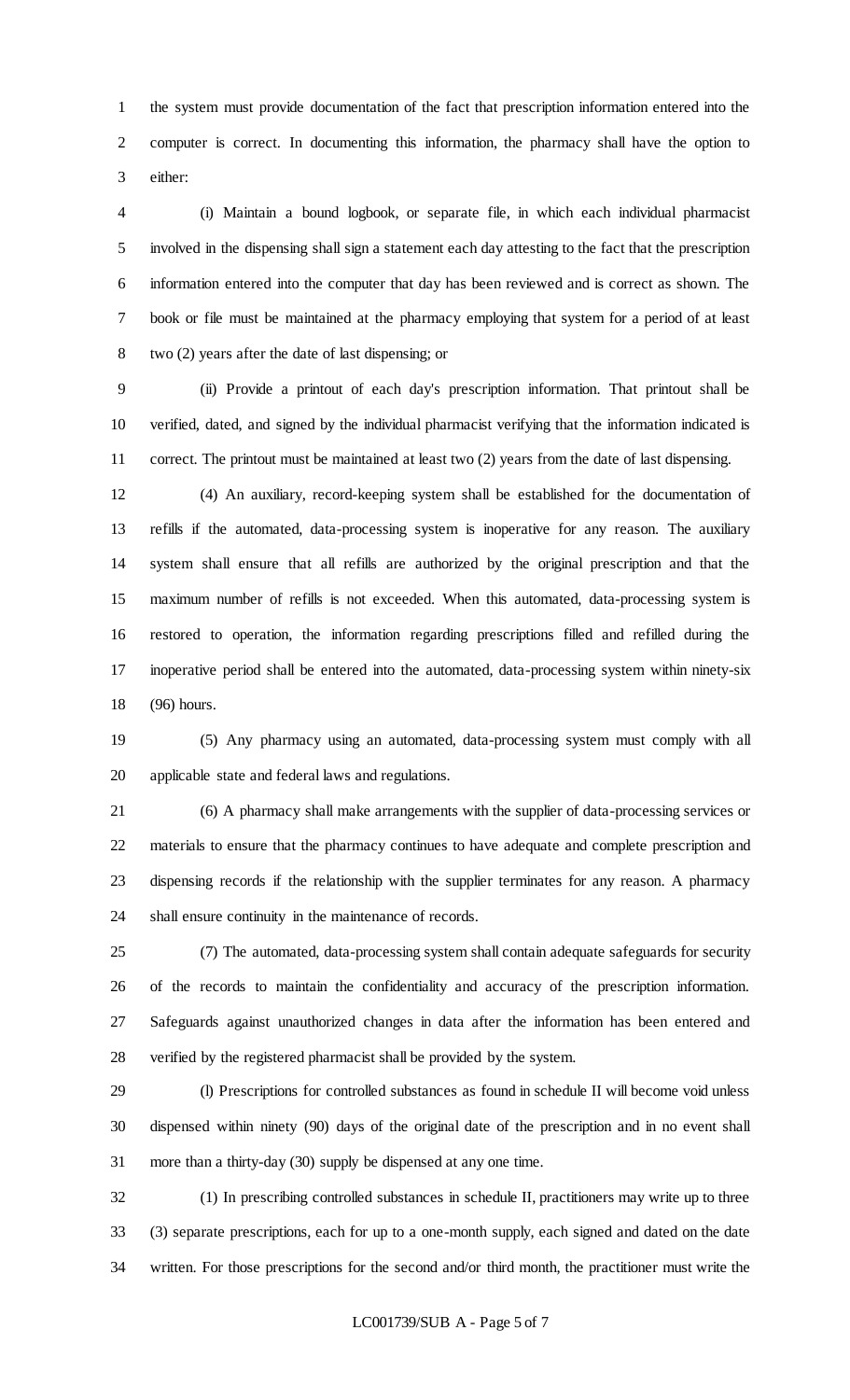earliest date each of those subsequent prescription may be filled, with directions to the pharmacist to fill no earlier than the date specified on the face of the prescription.

 (m) The prescriptions in schedules III, IV, and V will become void unless dispensed within one hundred eighty (180) days of the original date of the prescription. For purposes of this section, a "dosage unit" shall be defined as a single capsule, tablet, or suppository, or not more 6 than one five  $(5)$  ml. of an oral liquid.

 (1) Prescriptions in Schedule III cannot be written for more than one hundred (100) dosage units and not more than one hundred (100) dosage units may be dispensed at one time.

 (2) Prescriptions in Schedule IV and V may be written for up to a ninety-day (90) supply based on directions. No more than three hundred and sixty (360) dosage units may be dispensed at one time.

 (n) A pharmacy shall transmit prescription information to the prescription-monitoring database at the department of health within one business day following the dispensing of an opioid prescription.

 (o) The pharmacist shall inform patients verbally or in writing about the proper disposal of expired, unused, or unwanted medications, including the location of local disposal sites as listed on the department of health website.

 (p) The pharmacist shall inform patients verbally or in writing in the proper use of any devices necessary for the administration of controlled substances.

SECTION 2. This act shall take effect upon passage.

======== LC001739/SUB A ========